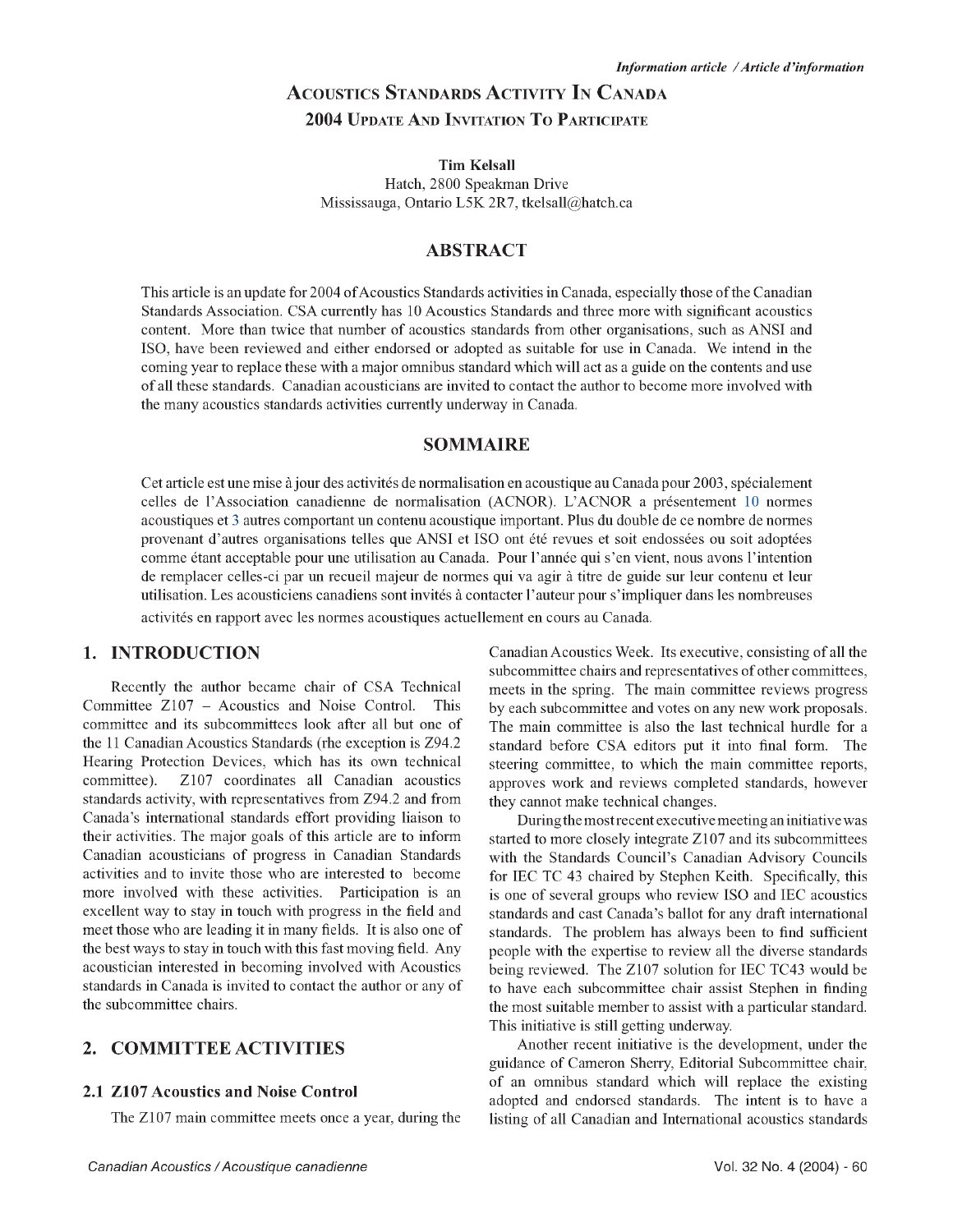recommended and reviewed by Z107 with a brief description of each standard and what it is for. CSA would reissue this document annually in an electronic format so that it is kept constantly up to date. The hope is that this document will provide Canadian acousticians with a definitive list ofnational and international acoustics standards from a Canadian perspective. For example, guidance would be given on the most appropriate building acoustics standards from ISO and ASTM within the Canadian context.

The main activities are within the Z107 subcommittees, which are responsible for the following standards:

Hearing Measurement, chaired by Alberto Behar, responsible for CAN3-Z107.4-M86 Pure Tone Air Conduction Audiometers for Hearing Conservation and for Screening and CAN/CSA-Z107.6-M90 Pure Tone Air Conduction Threshold Audiometry for Hearing Conservation

Vibration, chaired by Tony Brammer, which provides liaison between Z107 and the Technical Advisory Committee of Standards Council on ISO standards on vibration. Tony is active on the ISO group for ISO 2631, the definitive standard on measurement of whole body vibration.

Powered Machines, which no longer has standards of its own but recommends adopting or endorsing ANSI, SAE or ISO standards. Currently a search is underway for a chair. Otherwise the subcommittee will be disbanded.

Industrial Noise, chaired by Stephen Bly, is responsible for the following standards :

- Z107.51-M1980 (R1994) Procedure for In-Situ Measurement of Noise from Industrial Equipment. This standard is being replaced with a series of international standards, within the framework of the new Z107.58 standard.
- Z107.52-M1983 (R1994) Recommended Practice for the Prediction of Sound Pressure Levels in Large Rooms Containing Sound Sources. This standard is in need of major updating and a chair is being sought to do this work. The intent is to provide guidance to Canadian industry on how to design quiet plants. It is seen as building upon Z107.58, which provides advice on buying quiet equipment.
- Z107.53-M1982 (R1994) Procedure for Performing a Survey of Sound Due to Industrial, Institutional, or Commercial Activities. This standard will be replaced with ISO1996, which will be balloted shortly. A working group chaired by Chris Krajewski and including several Ontario consultants examined using 1996 as a way of updating the way tonal and impulse sounds are handled in community noise<sup>1</sup>. They have run several round robin tests of the procedures with sample sounds<sup>2</sup>. Stephen Keith of Health Canada is acting as liaison with the ISO committee. Unfortunately, ISO recently came out with a new standard, which will require a re-examination of how the new standard fits the Canadian context. Meanwhile, 1996 will be balloted for adoption as a Canadian standard, with the deviations to be balloted later.
- CAN3-Z107.54-M85 (R1993) Procedure for Measurement of Sound and Vibration Due to Blasting Operations. A working group, chaired by Ramani Ramakrishnan and Vic Schroter, is revising this standard. This activity is just getting started.
- CAN/CSA-Z107.55-M86 Recommended Practice for the Prediction of Sound Levels Received at a Distance from an Industrial Plant. A joint CSA/ANSI working group co-chaired by Rich Peppin and Tim Kelsall is looking at ISO9613. This standard was originally written by an ISO working group chaired by Joe Piercy of NRC. It may ultimately replace or become the basis for a revised version of Z107.55, however the group has identified a number of shortcomings which need to be addressed. A new draft has recently been pulled together and is being reviewed. A recent meeting of this working group in Ottawa was standing room only.
- Z107.56-94 Procedures for the Measurement of Occupational Noise Exposure is referenced in Federal and some provincial regulations and has been updated by a working group chaired by Alberto Behar. At the subcommittee meeting in June 2002 it was decided to remove all reference to a 5 dB exchange rate although Ontario and Quebec still use it. The subcommittee felt that this exchange rate was no longer technically defensible and that only the 3 dB exchange rate should be used. Consultation with the provinces is ongoing, but a recent request by Ontario to revisit this issue was overwhelmingly turned down by the subcommittee members. The Editorial Subcommittee is currently reviewing this standard before the latest revision goes to ballot.
- Z107.58-2002 Guidelines For Machinery Noise Emission Declarations Levels was written by a group chaired by Stephen Bly and was published<sup>3</sup> in 2003. It is a voluntary guide on noise emission declarations for machinery to be used in Canada and is compatible with European regulations to allow Canadian machinery to be sold into that market. It is intended to help workplace managers (purchasers) to purchase quieter machinery and plan noise control strategies. It does so by enabling manufactureres to formally provide sound-level data in an agreed format.

A Noise Emission Declaration is a statement of sound levels produced by equipment, which would usually be included with the instruction or maintenance manual. Measurements are made according to ISO standards and include estimates of the likely variability of the measurements. Canada recommends use of a declaration stating the level and uncertainty as two numbers, although in some cases they may be added together into a single number.

In addition, the Industrial Noise subcommittee undertakes reviews of proposed federal and provincial regulations,often at the request of the regulators, and other activities affecting industrial noise.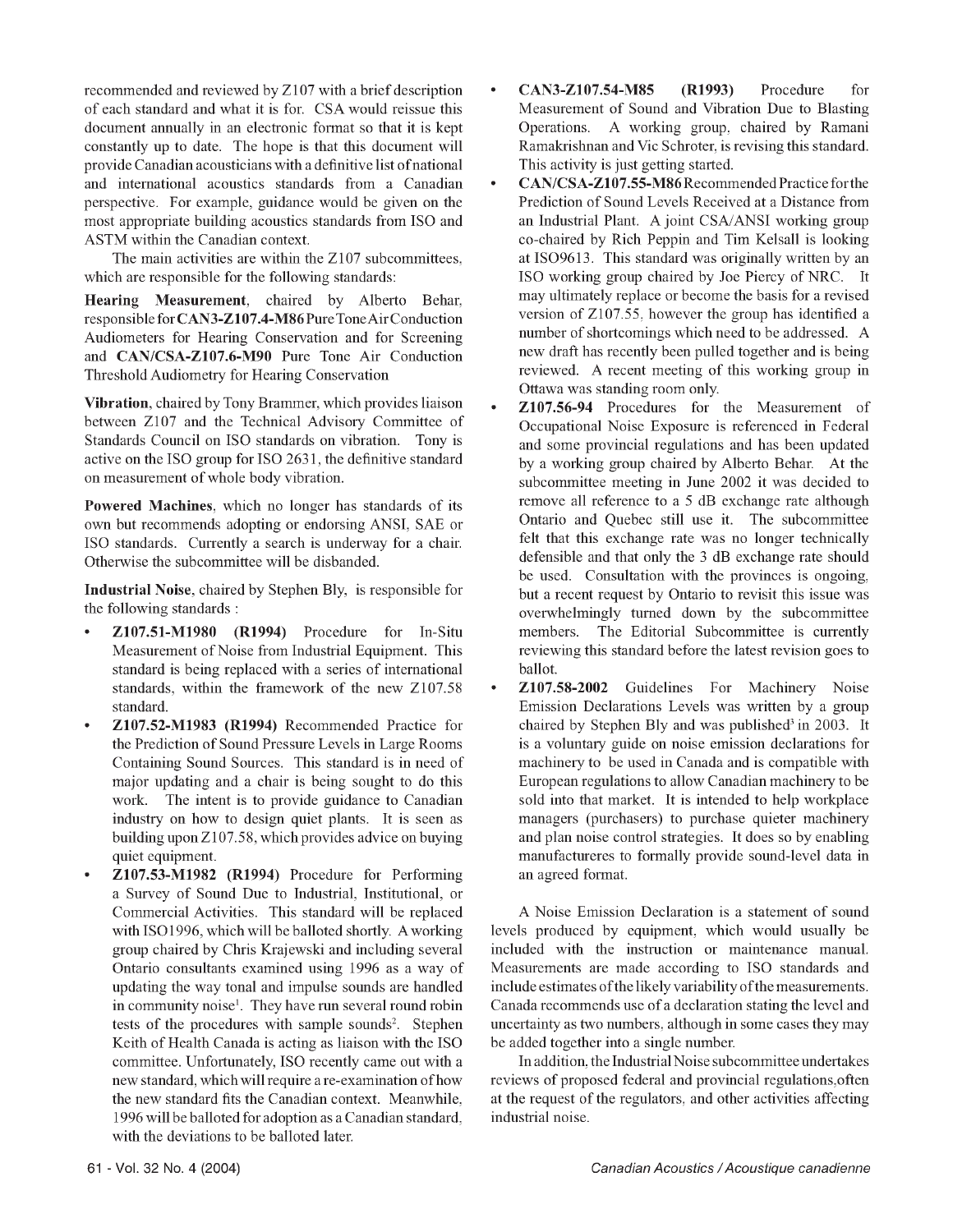Transportation Noise, chaired by Soren Pedersen, is responsible for **CAN/CSA-Z107.9-00:** Standard for Certification of Noise Barriers. This standard is an adaptation of the Ontario MTO Highway Noise Barrier specification. It provides municipalities, developers, road and highway departments, railways and industry with a standard specification which can be used to define the construction of barriers intended to be durable enough for long term use in Canadian conditions.

Manufacturers and their specific barrier designs are certified as complying with the standard in such areas as: plant facilities, design concept, materials used, quality control, durability, and acoustical performance.

In addition, each barrier installation is reviewed and certified for compliance with such items as structural and foundation design, quality assurance, field assembly and installation.

The US Department of Transportation, Federal Highway Administration, Highway Noise Barrier Design Handbook is already harmonized with the CSA standard, as is the Ontario Provincial Standard, and numerous US state transportation agencies, making this the de-facto standard for barriers across North America.

Editorial, chaired by Cameron Sherry, (which reviews all proposed standards) and is responsible for reviewing and endorsing ANSI S1.1-1994 Acoustical Terminology. They are currently reviewing the latest revision to Z107.56. In addition, they will be the main group pulling together the omnibus standard from input by each subcommittee chair. Cameron is actively looking for new members to assist in this work and can be contacted directly or through the author.

Building Acoustics, chaired by David Quirt, does not have its own standards, but review other standards from a Canadian viewpoint, mostly from ASTM and ISO. The immediate task is review of endorsed standards on building acoustics (a large part of the current Z107 list) and preparation of appropriate entries for the new Z107 omnibus document. David Quirt is also chair of the Standards Council of Canada Steering Committee for ISO TC 43 SC2, Building Acoustics.

Instrum entation and Calibration, chaired by George Wong, which liases with Canadian activities on ANSI, IEC and ISO instrumentation standards and provides recommendations on Canadian use of these standards. They have been actively involved in ongoing work to prevent changes to the Aweighting at the international level. This subcommittee is harmonised with the Standards Council of Canada Steering Committee for IEC Acoustical Instrumentation standards, TC29.

Liaison with the Canadian Steering Committee for ISO TC43 (Acoustics) and TC43(1)(Noise), chaired by Stephen Keith provides Canadian comments and votes on ISO standards and coordinates the work of Canadian representatives on several ISO working groups. The Steering committee is run by the Standards Council of Canada and is harmonised with the Z107 committee to which Stephen reports regularly on progress. Draft international standards are provided on a private website to which members have access in order to review them and recommend Canada's position. Stephen is working closely with Z107 to expand the pool of reviewers.

#### **2.2 Z94 - Hearing Protection**

The second CSA Acoustics Standards Committee, Z94 is responsible for a single standard, the Hearing Protection Standard Z94.2 which defines Type A, B, and C type hearing protectors and is widely referred to in Canadian occupational noise regulations. They have recently approved a major new version of this standard in light of changes to the ANSI hearing protector standards and procedures. This will mean the introduction of user-fit hearing protector measurements, similar to those used by ANSI and now recognized as being more representative of how hearing protectors are used in practice than the old technician-fitted testing methods. This standard also has extensive information for users on how to select and use hearing protection.

### **3. Canadian Acoustics Standards**

Table 1 shows all the Canadian Standards currently in force and also lists three standards with significant acoustical content. This table will also soon be found at the CAA website and will be kept up to date there. Meanwhile the list can be found at

<http://www.csa-intl.org/onlinestore/GetCatalogDrillDown>. asp?Parent=430

although at the time of writing, the following list was more up to date.

There are also 24 acoustics standards from ANSI, ISO and ASTM endorsed by Canada. They are listed in Table 1 following the CSA standards.

## **Table 1- CSA Acoustics Standards**

CAN3-Z107.4-M86 Pure Tone Air Conduction Audiometers for Hearing Conservation and for Screening / Audiomètres tonals à conduction aérienne pour la préservation de l'ouïe et pour le dépistage

CAN/CSA-Z107.6-M90 Pure Tone Air Conduction Threshold Audiometry for Hearing Conservation

CAN/CSA-Z107.9-00: Standard for Certification of Noise Barriers

Z107.52-M1983 (R1994) Recommended Practice for the Prediction of Sound Pressure Levels in Large Rooms Containing Sound Sources

Z107.53-M1982 (R1994) Procedure for Performing a Survey of Sound Due to Industrial, Institutional, or Commercial Activities (soon to be replaced by ISO 1996).